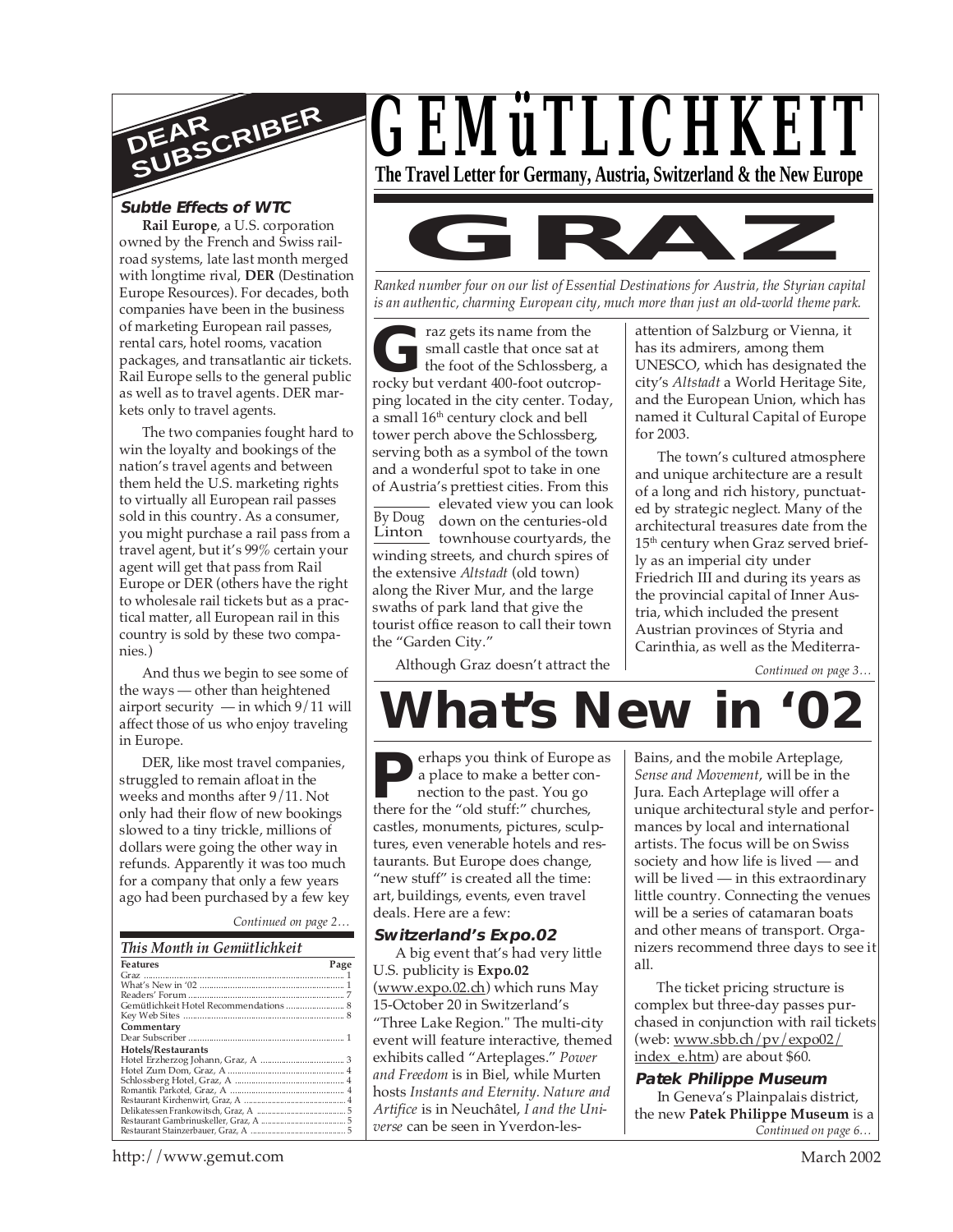#### *DEAR SUBSCRIBER Continued from page 1*

employees from its Germany-based owner, the massive DER Tours.

Press releases to the contrary, the effect of the merger is likely to result in a lessening of competition followed by inevitable increases in costs to consumers. Already this year, Rail Europe had been directed by its European owners to raise the price of most rail passes and at the same time cut commissions to travel agents. DER — obviously in negotiation at the time to sell out to Rail Europe — could only follow suit. Now, with just one company issuing rail passes in the U.S., its seems reasonable to expect higher rail pass prices and even lower commissions.

A further reduction in travel agent compensation means you, the consumer, can expect to pay fees over and above the cost of any tickets, passes or bookings made in your behalf. For example, Rail Europe's new, reduced standard travel agency commission for **Brit Rail** passes is 5%. A Brit Rail Classic Pass goes for \$279. That's a commission of just under \$14 to be divided between agent and agency owner. Let's say your agent spends perhaps 15 minutes explaining the various rail pass options, another few minutes recording your order and making sure your name is spelled exactly as on your passport, and then more time issuing the pass. At the end of the month the agency must prepare a rather complicated report for submission to Rail Europe that involves accounting for all numbered ticket stock (lose one blank ticket voucher

and Rail Europe can assess a \$500 penalty). Throw in overhead such telephones, computers, rent, insurance, employee benefits, and you can see no agency can remain in business on \$14 commissions.

DER is only the latest in what is becoming an ever-lengthening list of 2001/2002 European travel casualties. **Kemwel**, a U.K.-based travel wholesaler, mainly of rental cars, was acquired by **Auto Europe**. **Council Travel**, for decades a seller of discount travel to teachers and students, recently declared bankruptcy. **Maupin Tours**, a high-end tour packager owned by billionaire Carl Icahn, closed up its Lawrence, Kansas, headquarters and will continue on a scaled-down basis from Las Vegas. Belgium's national airline, **Sabena**, and its low-cost subsidiary, **CityBird**, are both gone. **Swissair** will be reincarnated as **Swiss Airlines** in April. **KLM** has downsized its charter subsidiary, **Martinair**, to a handful of flights from Orlando, Miami and four Canadian cities. **British Air** has reduced its workforce by 25%.

Air carriers have incurred huge financial losses. In the  $4<sup>th</sup>$  quarter, **United** lost \$10 million *per day*. So, you say, this means empty planes and lower ticket prices, right? Sorry, no. Virtually every transatlantic carrier has eliminated flights and a report prepared for the **European Travel Commission** by the **Donald N. Martin Company** says 20% fewer seats across the Atlantic, keeps load factors "considerably higher" than a year ago. More tickets would have been sold if more seats were available. This lack of

supply, of course, is propping up ticket prices for 2002.

But some see a better tomorrow. Ron Kuhlmann, vice president of **R2A, Inc.**, a California transportation consulting firm, thinks all-year \$400-\$500 roundtrip fares to Europe are not at all far-fetched. "It's clear who has the model that works, it's the low-cost, low-overhead carriers like **Southwest** and **Jet Blue** in this country and **Easy-Jet** and **Ryan Air** in Europe," says Mr. Kuhlmann.

He notes that in a time when the major international carriers are mothballing airplanes, EasyJet and Ryan have just placed orders for hundreds of new ones. Kuhlmann thinks it's only a matter of time until such airlines apply the template that works so well for them in short and medium haul flights to transatlantic routes.

We all knew 9/11 would affect our travels, it wasn't clear just how. We're beginning to find out.— RHBM

#### **Using Gemütlichkeit**

• Foreign currency prices are converted to U.S. dollars at the exchange rate in effect at the time of publication. • Hotel prices listed are for one night. Discounts are often available for longer stays.

• All hotel prices include breakfast unless otherwise noted.

• Local European telephone area codes carry the "0" required for in-country dialing. To phone establishments from outside the country, such as from the USA, do not dial the first "0".

**Logging on to Gemütlichkeit's Website**

Except for the most recent 12, back issues in text format from January 1993 are available free to subscribers only at http://www.gemut.com (click on "For Members Only"). To access the issues enter the user name and password published in this space each month. The July codes are:

User Name: **bones** Password: **9487**

| Vol. 16, No. 2 |  |  |  |
|----------------|--|--|--|
| March 2002     |  |  |  |

# March 2002 **CELITE WE ELITE CELITE LATE AND AREA**<br>The Travel Letter for Germany, Austria, Switzerland & the New Europe **Rating Scale** Scale *GEMüTLICHKEIT*

**Gemütlichkeit** (ISSN 10431756) is published 11 times each year by UpCountry Publishing, 288 Ridge Road, Ashland OR 97520. TOLL FREE: 1-800/521-6722 or 541/488-8462, fax: 541/488-8468, e-mail travel@gemut.com. Web site: www.gemut.com. Subscriptions are \$67 per year for 11 issues. While every effort is made to provide correct information in this publication, the publishers **Publishers:** Robert H. & Elizabeth S. Bestor **Editor:** Robert H. Bestor<br>**Contributors:** Doug Linton. C. Fischer. R. Holliday. Jim Johnson **Contributors:** Doug Linton, C. Fischer, R. Holliday, Jim Johnson **Web Master:** Paul T. Merschdorf Consulting Editor: **Paul T. Merschdorf** Consulting Editor: **Consulting Editor:** Thomas P. Bestor<br> **Subscription Dept:** Thomas P. Bestor<br>
Kurt Steffans **Subscription Dept: Subscriber Travel Services:** Eric Poole, Andy Bestor

> **POSTMASTER: SEND ADDRESS CHANGES TO:** Gemütlichkeit, 288 Ridge Road., Ashland OR 97520

# **Vol. 16, No. 2 HOTEL RESTAURANT RATING KEY**

| <b>Rating Scale</b><br>Excellent<br>Above Average<br>Average<br>Adequate<br>Unacceptable                                  | <b>Scale</b><br>$16 - 20$<br>$12 - 15$<br>$8 - 11$<br>4 - 7<br>- 3<br>0 - | <b>Restaurant Criteria</b><br>Food<br>Service<br>Atmosphere                                                             | 65%<br>20%<br>15%                                                                                 |
|---------------------------------------------------------------------------------------------------------------------------|---------------------------------------------------------------------------|-------------------------------------------------------------------------------------------------------------------------|---------------------------------------------------------------------------------------------------|
| <b>Hotel Rating Criteria</b><br>People/Service<br>Location/Setting<br>Guestrooms<br>Public rooms<br>Facilities/Restaurant | 30%<br>15%<br>30%<br>5%<br>20%                                            | <b>Value Rating</b><br><b>Outstanding Value</b><br>Very Good Value<br>Average Value<br>Below Average Value<br>A Rip-Off | <b>Scale</b><br>$17 - 20$<br>$12 - 16$<br>$9 - 11$<br>$5 -$<br>8 <sup>8</sup><br>4<br>0<br>$\sim$ |

#### **Special G** Designation

By virtue of location, decor, charm, warmth of management, or combination thereof, an especially pleasant establishment.

can make no guarantees regarding accuracy.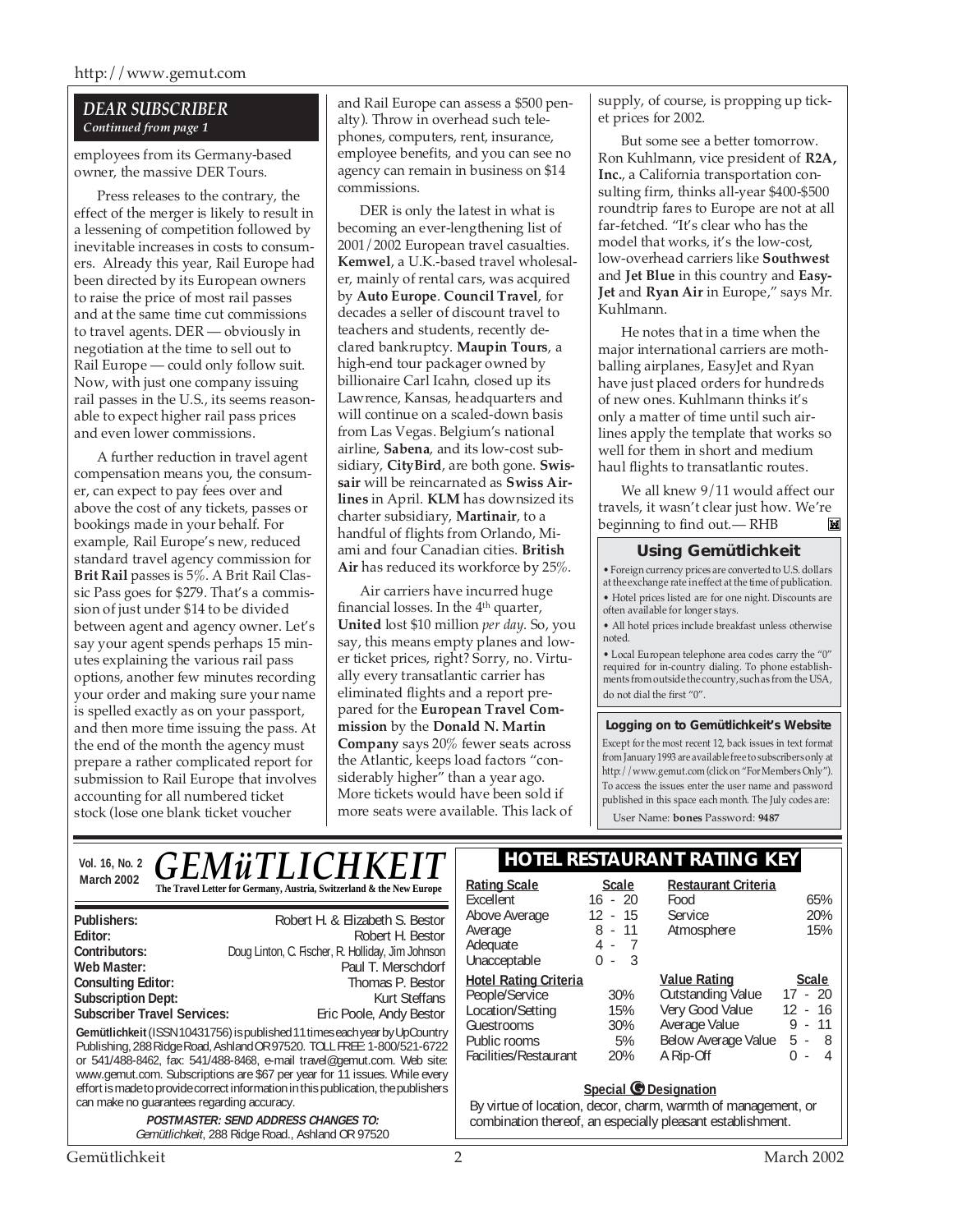# http://www.gemut.com

# *GRAZ*

# *Continued from page 1*

nean peninsula of Istria (now divided among Italy, Slovenia and Croatia). During this period two Habsburg emperors resided here and Napoleon cared enough about the city to blow up the Schlossberg's walls, which have since been replaced by a thread of scenic paths and stairways leading to the aforementioned view.

In some ways, Graz's *Altstadt* seems older than Salzburg's. By the time of the Baroque heyday  $-17<sup>th</sup>$ and  $18<sup>th</sup>$  centuries — Graz had lost its importance, while an ascendant Salzburg was recast by (among others) architect Johann Bernhard Fischer von Erlach, coincidentally a Graz native. And so the buildings of a "neglected" Graz remained untouched by Baroque remodelers.

But the city is more than a monument to the past. Thanks to a large university population, and a number of local businesses that have achieved enough global success to support a lively arts and cultural scene, the Styrian capital feels young, progressive, and eager to embrace the future. After dusk, this side of its character can be seen as the winding streets of the *Altstadt* fill with the young and the affluent, enjoying an evening out.

When visiting Graz, I simply wander: first, up to the Schlossberg's clock tower and then along the streets of the old town, stopping off to renew acquaintance with a few of the city's quirkier sights:

**• The 15th-century double spiral stairway in the Burg.** This tightlyspiraled stairway with its twin axis are all that sole remain of the imperial residence of the Holy Roman Emperor Friedrich III. It is entered via a small door off the prosaic entrance driveway of the provincial government buildings. The door is never locked — even in the wee hours — so you can climb these historic steps whenever you like.

**• The courtyard of the Landhaus.** Actually there is nothing quirky about the courtyard: it is an attractive 16<sup>th</sup>-century Renaissance structure ringed by a three-story arcade and a number of other striking architectural

# **Graz Basics**

**Population:** 240,000

# **Elevation:** 1,146 feet

| <b>Distance from Graz to:</b>      |        |           |  |  |
|------------------------------------|--------|-----------|--|--|
| Frankfurt                          | 746 km | 463 miles |  |  |
| Innsbruck                          | 427 km | 266 miles |  |  |
| Munich                             | 386 km | 240 miles |  |  |
| Salzburg                           | 276 km | 172 miles |  |  |
| Vienna                             | 194 km | 120 miles |  |  |
| Zurich                             | 697 km | 433 miles |  |  |
| <b>Rail Distances &amp; Times:</b> |        |           |  |  |

| Frankfurt | 800 km 500 miles 10.0 hrs |
|-----------|---------------------------|
| Innsbruck | 440 km 275 miles 6.0 hrs  |
| Munich    | 390 km 242 miles 5.75 hrs |
| Salzburg  | 250 km 155 miles 4.0 hrs  |
| Vienna    | 200 km 124 miles 2.5 hrs  |
| Zürich    | 740 km 460 miles 9.75 hrs |
|           |                           |

#### **Tourism Offices**

Herrengasse 16, A-8010 Graz, tel. +43/ 0316/8075-0, fax 8075-15 email: info@graztourismus.at

Kaiserfeldgasse 15, A-8011 Graz, tel. +43/ 0316/8075-0, fax: 8075-55

details that will have you feeling you're in Italy.

**• The facade of the Hofbäckerei.** The former Imperial Bakery has such a stunningly ornate 19<sup>th</sup>-century wooden facade that I guarantee you will want to have your picture taken in front of it. By the way: if an intrepid visitor were to feel around near the doorway, she or he would find two hidden compartments.

**• The 1950s stained glass window with Hitler and Stalin in the Stadtpfarrkirche zum Heiligen Blut.** The left triptych behind the alter depicts the humiliation of Christ. Look very closely in the panel that is third from the left and fourth from the bottom to see Hitler and Stalin looking on from a balcony.

# **Accommodations**

EDITOR'<sup>S</sup> in the old town, just a few  $\mathbb{C}^{\text{N}}$ Hotel Erzherzog Johann On a busy pedestrian street steps from the city's main square, the Erzherzog Johann is our choice for the best hotel in Graz. It offers just about everything *Gemütlichkeit* readers seek: good rates, a sense of history and a friendly, family-owned atmosphere — with a touch of surrealism thrown in as well.

The convex facade of this fivestory former Baroque palace has just

enough decoration to make it stately and inviting. Guests enter through the old, vaulted carriageway, which has been converted into a small lobby with marble floors and a large woodpaneled reception desk. On the left is an opulent little bar designed by the surrealistic Viennese artist, Ernst Fuchs. During the day, with its lack of windows and Freudian decor, the bar looks rather gloomy. At night, however, it is much more alluring. Fortunately, the spacious breakfast room behind it is brightly lit and vividly colored with canary yellow walls framing a large cobalt blue abstract painting.

Though the public rooms are stylistically very different, they show good taste and nicely complement one another. A favorite room is the sunny, covered atrium behind the lobby, which is framed on three sides by heavy wrought iron railings lined with a forest of old palm shrubs and rubber plants. The overall effect is Mediterranean...in a Central Europe sort of way.

Almost every floor of the Erzherzog Johann has an interesting little sitting area to display the hotel's attractive collection of antique furniture and porcelain cabinets filled with ancient bric-a-brac.

The attractive accommodations tend to be large with high ceilings and polished parquet floors, although a few have wall-to-wall carpeting.

The traditional furnishings are of good quality and handsomely accented with striped or floral fabrics. The sparkling mid-to large-sized baths have beige and white tiles and halogen lighting. Some rooms have separate toilets. The only sour note in the guest quarters are the TVs perched atop brown laminated minibars.

For a few dollars less than the "superior" accommodations, business rooms are available with fax machine, video recorder, a larger desk, and a bit more room.

**Daily Rates:** Singles 94-165 EUR (\$83- \$145), doubles 142-178 EUR (\$125- \$157)

**Contact:** Hotel Erzherzog Johann, Sackstrasse 3 -5, A-8010 Graz, tel. +43/0316/81 16 16, fax 81 15 15,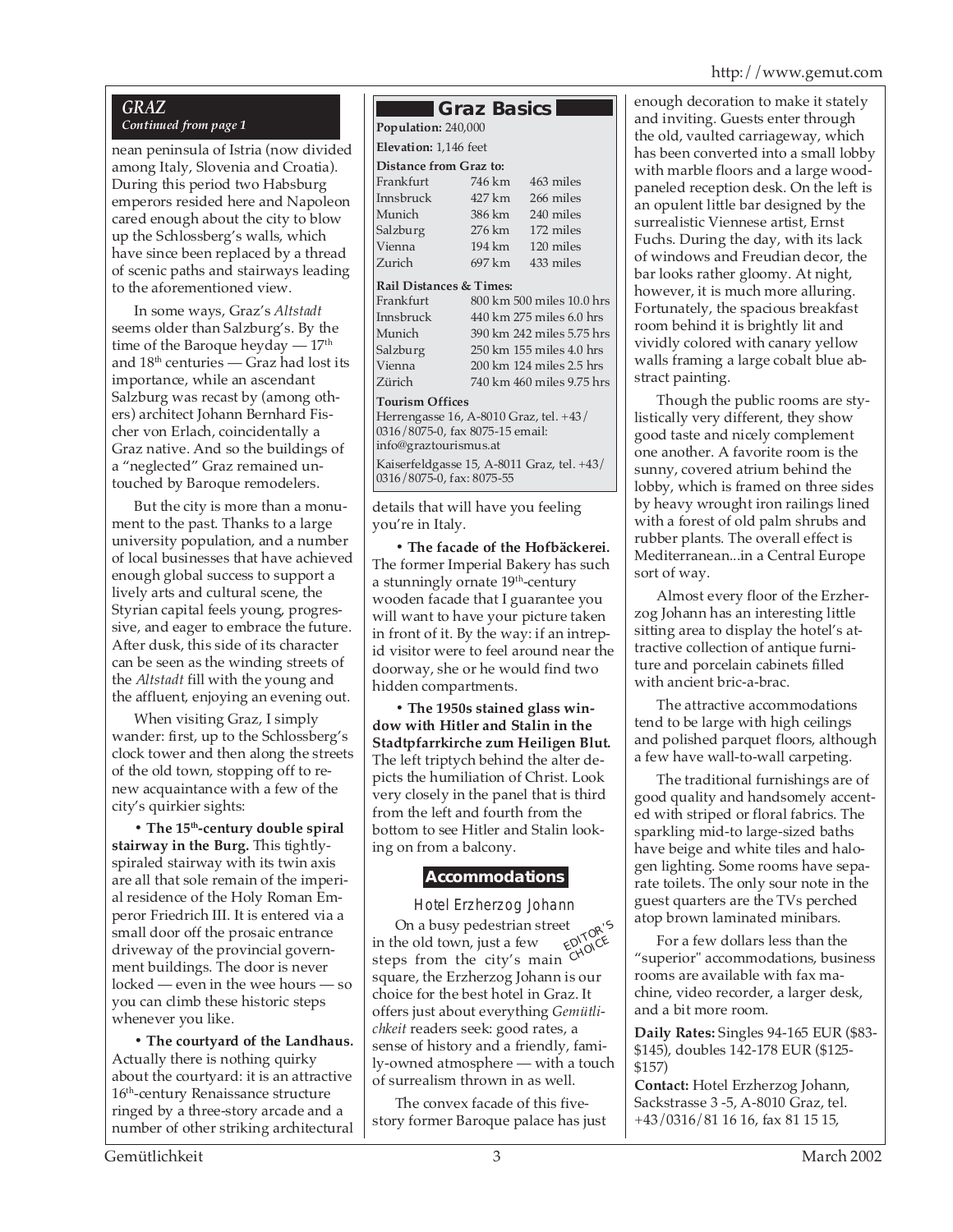email: office@erzherzog-johann.com, web: www.erzherzog-johann.com. **Rating**: QUALITY 15/20, VALUE 16/20

#### Hotel Zum Dom

This small establishment serves as Graz's 'art hotel.' It features stylish modern rooms that successfully mix antiques with vivid colors and such "Po-Mo" designs as the large blownup silkscreen of Raphael's angels that serves as the head board in one room. Unlike other so-called art hotels, this one doesn't just use loud colors to mask cheap commercial furnishings — it's actually quite luxurious. Given its central location and stylish decor, it is also quite reasonably priced.

Zum Dom is set on a sloping cobblestone street just below the Cathedral and Mausoleum, and next to a trendy restaurant called *Mod* ('Dom' spelled backwards, if you didn't notice), a name that could aptly apply to the hotel as well. The reception is on the second floor, as is the spacious breakfast room.

Whimsical ceramic door signs, such as little hand-sculpted scuba divers or mounted chicken heads, announce the number of each room. Inside are spacious, brightly colored spaces with parquet floors, high ceilings, Persian carpets, intricately patterned curtains — such as floral or leopard skin — and an antique or two to offset the otherwise modern furnishings. Many beds are draped with half- or full canopies for a more ethereal look. Baths have either showers or whirlpools, and room Number one, with its heavy mantle of cream and purple-veined marble, wins the award for the most lavish bathroom.

Staff is not plentiful, but cheerful and helpful.

**Daily Rates:** Singles 76 to 116 EUR (\$57-\$102), doubles 145 to 156 EUR (\$128-\$137)

**Contact:** Hotel Zum Dom, Bürgergasse 14, A-8010 Graz, tel +43/0316/ 824 800, fax 824 800-8, email: domhotel.co.at, web: www.domhotel.co.at **Rating**: QUALITY 13/20, VALUE 14/20

#### Schlossberg Hotel

The *Schlossberg* is an excellent choice if you are willing to pay for something small, historic and luxurious. Like the *Zum Dom*, the *Schlossberg* combines the contemporary and the antique, but here the scales tip toward the latter, and both are offered at a much higher level of luxury.

 The modern world is represented mainly by the art on the walls (by such notables as Hermann Nitsch, who fortunately decided to use paint this time), while numerous antiques fill both guest and public rooms.

The lounge features an exceptionally attractive collection of Biedermeier sofas and old leather reading chairs, which are worth stopping by just to relax in. (If you need to justify your visit, you can buy a drink from the small lobby bar).

During warmer months, the main attraction is the hotel's open air terrace that rises in three tiers up the steep slope of the Schlossberg, offering wonderful views over the old town and the river.

Breakfast is served in a spacious room or in a sunny, nonsmoking wintergarden in the building's enclosed courtyard.

Rooms are decorated in muted tones with thick carpeting, well-made reproduction furniture, as well a good-quality antique or two, such as a centuries-old oil portrait or a small turn-of-the-last-century chair still clothed in its worn, original leather.

The marbleized tile bathrooms vary in size, but all have good sized tubs. Room Number 4 is an especially nice double with a heavy wood beam ceiling. Nearby Numbers seven and two (a ground floor twin) are also good choices. Parking is available for a fee in the garage across the street.

**Daily Rates:** Singles 130-170 EUR (\$114-\$150), doubles 182-225 EUR (\$160-\$198)

**Contact:** Schlossberg Hotel, Kaiser-Franz-Josef Kai 30, A-8010 Graz, tel. +43/0316/80 70-0, fax +43/0316/80 70 70, email: office@schlossberghotel.at, web: www.schlossberghotel.at

**Rating**: QUALITY 16/20, VALUE 13/20

Romantik Parkhotel Fond recollections of a memorable stay here with my family keep a soft

spot in the heart for this traditional hotel, located in a Habsburg yellow building across the ring road from the old town and city park.

The large, neo-traditional lobby has wood paneled ceilings, halogen lamps and brass accents. The comfortable lounge offers a quartet of antique, oversized wooden armchairs arranged on a spacious Persian carpet. A wintergarden at the front of the restaurant and café serves as the breakfast room.

Accommodations have high ceilings and are uniformly large. The decor is attractive and traditional with parquet floors, Persian rugs, graceful chandeliers, and wood furniture with burgundy-tinted floral fabrics. The white tiled baths all include tubs. One benefit of this slightly offcenter location is the hotel's free parking lot.

**Daily Rates:** Single 89-120 EUR (\$78- \$106), doubles 139-168 EUR (\$122- \$148)

**Contact:** Romantik Parkhotel, Leonhardstrasse 8, A-8010 Graz, tel +43/ 0316/36 30-0, fax 36 30 50, email: romantik@parkhotel-graz.at, web: www.romantik@parkhotel-graz.at **Rating**: QUALITY 12/20, VALUE 12/20

#### **Sustenance**

#### Kirchenwirt

The journey to this large, familyrun hotel-restaurant, on a little hill, next to a gracefully ornate pilgrimage church dedicated to the Virgin Mary, is a popular one. It's interior is divided into a number of cozy rooms, which during our visit were filled with families enjoying a leisurely Sunday lunch. **EDITOR'S**<br>EDITOR'S

The friendly atmosphere, interesting menu and freezing temperatures outside encouraged us to settle in for a long, multicourse meal.

A selection of small breads was immediately set on the table with two spreads; one a herbed cream cheese and the other a flavorful *Schmaltz*.

 We began by splitting a mostly fine mixed appetizer plate (7.41 EUR/\$6.50) of cantaloupe wrapped in prosciutto, terrine of game, smoked trout in aspic, chunks of delicious smoked duck breast, and a

Gemütlichkeit 4 March 2002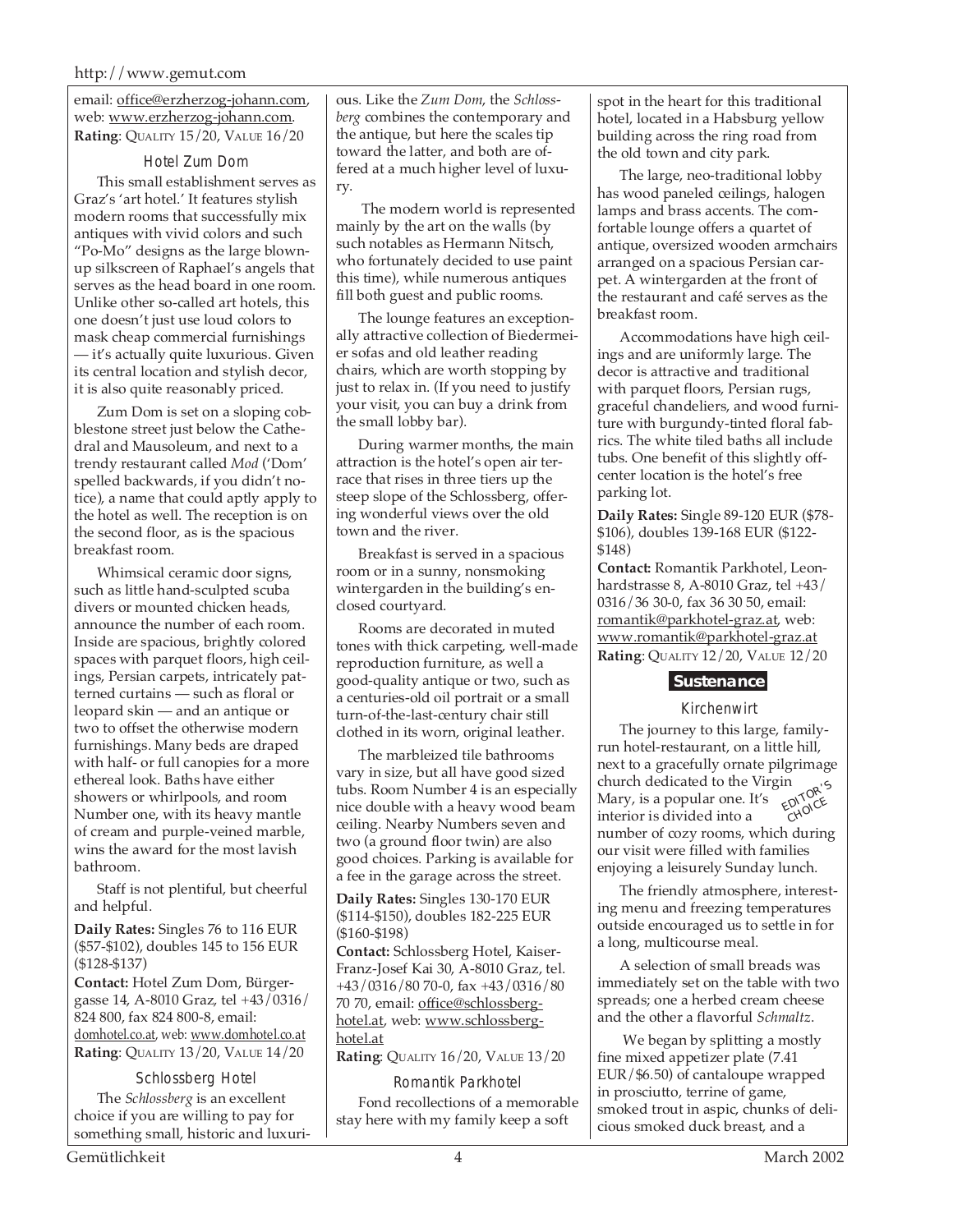Parmesan-sprinkled venison carpaccio which, unfortunately, was still frozen. Next came a pair of 'wild' soups (3.05 EUR/\$2.70): a rather bland game broth — though with delicious flour dumplings — and a flavorful wild mushroom (*Schwamml* or *Pfifferling*) soup.

One main course, tender duck with red cabbage and sliced bread dumplings (12 EUR/\$11), maintained the wild theme but was sadly marred by a too-salty sauce that masked much of the duck's flavor. A hearty vegetarian dish, baked spinach noodles topped with cheese and a ladle of homemade tomato sauce (6.90 EUR/\$6) received better marks.

A dessert plate (5.45 EUR/\$4.80) of dark and white chocolate mousse, attractively served with a dusting of powdered sugar and fresh fruit, was enough for two.

From the Kirchenwirt's extensive wine cellar, which has been praised by *The Wine Spectator*, we sampled three imported reds and three Austrian white wines from Styria, the Wachau and Burgenland — about \$2.65 per glass.

Although the restaurant was full to overflowing, the service was prompt and friendly.

Accommodations in comfortable and well-furnished rooms are also available upstairs. The *Kirchenwirt* is a Best Western affiliate.

One strange feature — at least in the men's room — I feel compelled to mention is the small television screens carrying CNN in the walls above the urinals.

Kirchenwirt, Kirchplatz 9, 8044 Graz, tel +43/0316/39 11 12-0, email: office@kirchenwirtgraz.com, web: www.kirchenwirtgraz.com. Open Mon. and Wed.-Sat. 9 am-midnight; Sun. 9 am-5pm.

**Rating:** QUALITY 12/20 , VALUE 12/20

Delikatessen Frankowitsch

This temple of food, an elegant delicatessen/sandwich shop, wonderful for lunch or a light snack eaten in gourmet ambience, is divided into three parts. One is a deli counter that serves quality meats from Austria, Italy and beyond, as well as a broad

choice of wines by the bottle.

In a Deco-esque room to the left is a sandwich counter and bar whose glass cases illuminate trays of opened-faced artworks. They are constructed of smoked salmon, baked ham or caviar decorated with egg slices and a filigree of mayonnaise and cost a mere 1.30 to 2.11 EUR (\$1.14-\$1.86). Accompanying is a good selection of open wines or perhaps a little *Pfiff* (.2 liters) of beer. The third room on the corner is a newerlooking coffee house serving pastries and caffeinated drinks.

Delikatessen Frankowitsch, Stempfergasse 2-4, A-8010 Graz, tel +43/0316/ 82 22 12, fax 82 22 12-16, email: office@frankowitsch.at, web: www.frankowitsch.at. Open Mon.- Fri. 8:30 am-6:30 pm; Sat. 8:30 am-5 pm.

**Rating:** QUALITY 13/20 , VALUE 14/20

## Gambrinuskeller

 Because another restaurant was closed, we wound up at the *Gambrinuskeller,* in the heart of the old town. It was a stroke of luck. EDITOR'<sup>S</sup>

While there is nothing fancy about this rustic grill house, it has that wonderful, friendly tavern atmosphere one finds in a good *alt* Austrian establishment. Dark, stained wood tables and paneled walls, green porcelain ovens, large mugs of beer, grilled meats, and friendly staff and clientele are the hallmarks of this strangely aboveground *Keller*. CHOICE

The menu ranges all over the former Empire with *Cevapcici* (minced sausage) from the Balkans, tripe soup from Hungary, and excellent Starobrno beer from Moravia.

We decided to go Slavic with a shot of plum brandy, or Slivowitz  $(2.20$  EUR/\$1.94), to start the meal (my companion, who lives in Bratislava, assured me it is *very* good for the digestion). We passed on the tripe soup (which I actually like) and ordered a grilled Balkan platter (20.50 EUR/\$18 for two) that included *cevapcici*, *raznici*, *pljeskavica* and *dzigerica* (minced sausage, skewers of marinated pork, a spicy meat patty and chicken livers with bacon), all accompanied by another specialty of

the house, a large plate of pickled items: mounds of navy beans, lentils, kidney beans, cabbage, beets, peppers, and cucumbers. It was all very good though the meat needed the mustard and spicy condiments served with it.

The atmosphere couldn't have been better. Our jovial waitress had a sense of humor and the eclectic crowd of old and young, from a range of social classes, thoroughly enjoyed itself.

Gambrinuskeller, Färbergasse 6-8, A-8010 Graz, tel +43/0316/81 01 81, web: www.gambrinuskeller.at. Open Mon.-Sat. 10 am-midnight. **Rating:** QUALITY 13/20 , VALUE 13/20

#### Stainzerbauer

This small restaurant, squirreled away on a little cobblestone street below the cathedral, offers an interesting mix of *Gasthaus* food and *haut cuisine*. It consists of two cozy, rustically decorated rooms, both of which require reservations.

A rich, *Schilcher* cream soup (5 EUR/\$4.40) — named for the ruby red, slightly sour wine that comes from western Styria — was followed by seared veal (18 EUR/\$16), eyecatchingly arranged above a mild saffron sauce and snow peas. But the evening's best dish was light, tender spinach dumplings (6.70 EUR/\$5.90), deliciously enhanced by a brown butter sauce and Parmesan shavings.

Service was mixed. Our waiter was confused that I could speak German and my companion couldn't, and so just stopped speaking to us altogether.

At Stainzerbauer we recommend the homey, traditional dishes; the more expensive menu items were nicely presented but not worth the extra expense.

Stainzerbauer, Bürgergasse 4, A-8010 Graz, tel +43/0316/82 11 06, email: stainzi@aon.at. Open Mon.- Sat. 11:30 am-midnight.

**Rating**: QUALITY 12/20, VALUE 12/20

# **Coffee & Cake**

For a nice afternoon break, or *Jause*, try the pastries and coffee at the **Sorger** on Sporgasse 4 (Mon.-Sat. 7am-7:30pm) just off the main square.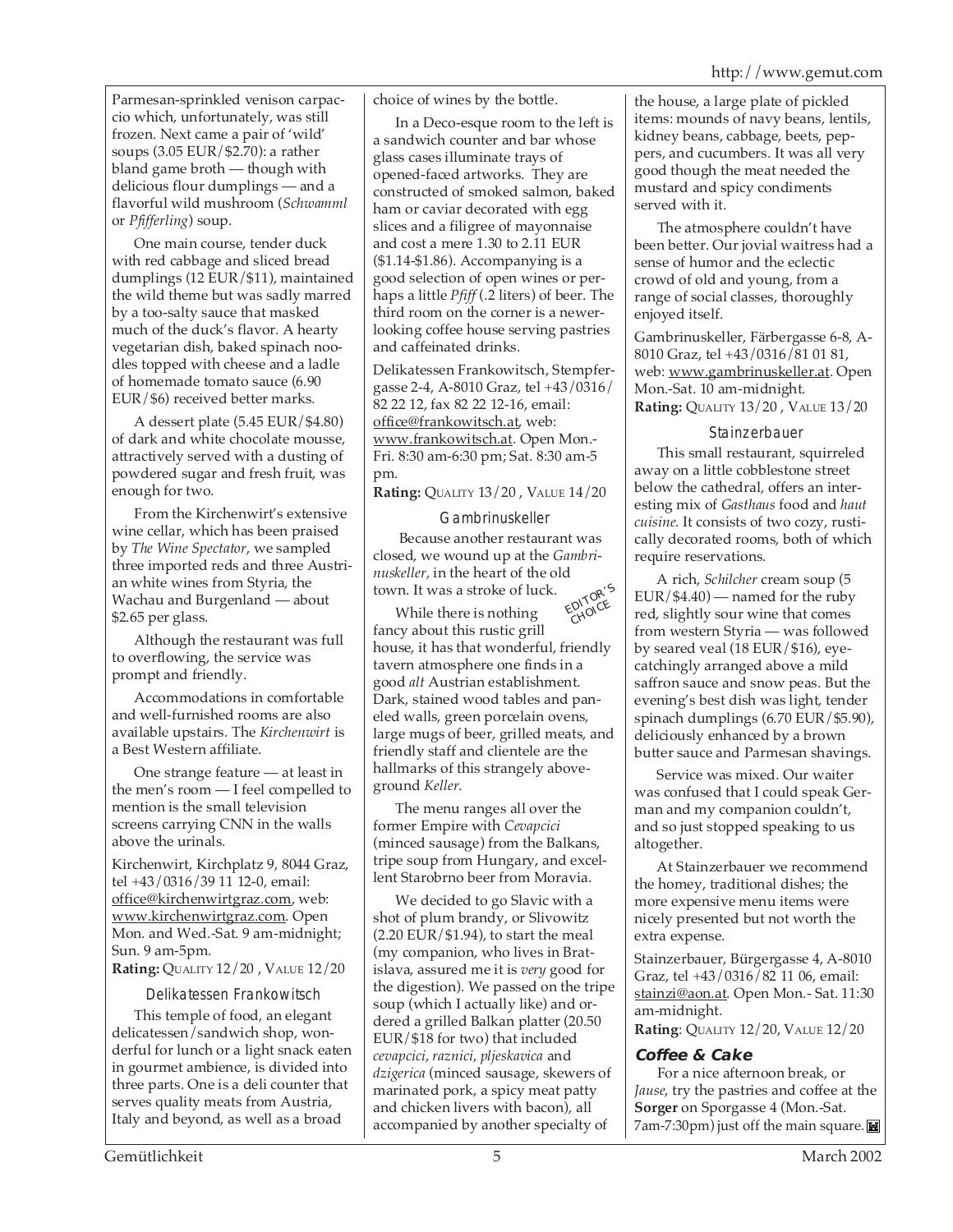#### http://www.gemut.com

#### *NEW IN '02 Continued from page 1*

collection about two thousand exceptional timepieces, automata, miniature portraits on enamel, and rare exhibits which trace some 500 hundred years of European horology. The collection, presented over four floors, consists of two departments; one dedicated to rare timepieces of European and mostly Genevan provenance, the other is exclusively devoted to Patek Philippe watches.

Contact: Patek Philippe Museum, Rue des Vieux-Grenadiers 7, CH-1205 Geneva, tel. +41/0807/09 10, web: www.patekmuseum.com

#### **Lead the Vienna Philharmonic**

Vienna's new **House of Music** is a collection of music memorabilia whose most publicized exhibit gives visitors a chance to conduct the Vienna Philharmonic. It's all done with digital technology and projection video. In the museum's Instrumentarium, one can play a huge drum and other oversized instruments or climb inside a giant organ pipe. In the Brain Opera, instruments translate body movements and touch into sound. Of course, there's plenty of Mozart, Beethoven, Haydn, Mahler, Schubert and their colleagues. House of Music Vienna, Seilerstätte 30, tel. +43/1/516 48, fax 512 03 15, web: www.houseofmusic.at

#### **Slave Galley Launched on Lac Léman**

**La Liberté**, a 190-ton, wooden, oar-powered Mediterranean galley minus the cannons, soldiers and slaves — now floats on Lake Geneva at Morges, east of Geneva. Built by unemployed Swiss workers, the galley was launched late last summer and with further work hopes to set sail with passengers this summer. Boat and shipyard tours cost 7 Sfr. (\$4.25) for adults and 3 Sfr. (\$1.81) for children. Rue de Lausanne 45, Morges, tel. +41/021/803 50 31

#### **Vienna's New Museum Complex**

Though previously reported on here (see *Gemütlichkeit*, April 2001 ), we'll still consider **Vienna's Museum Quarter** as "new" since it's less than a year old. Anchored at either end by the new **Leopold Museum** and the **Museum of Modern Art**, the MQ has

been compared to the **Lincoln Center for Performing Arts** and ranks as one of the world's 10 largest cultural complexes. It's a 10-minute walk from the city center and occupies the former Imperial Stables. There are also performance halls, restaurants and bars, and a children's museum. The Leopold features works by Egon Schiele and Gustav Klimt and the Museum of Modern Art is a collection of 2,600 works formerly displayed in two separate locations.

#### **The New Old National Gallery**

After a three-year, \$62 million restoration, Berlin's **Alte Nationalgalerie** has reopened. Sometimes described as the jewel of **Museum Island**, the Old National Gallery resembles a Greek temple with its impressive staircase, pillars and ornamentation. It features a revamped collection of 19<sup>th</sup> century art including French Impressionists Monet, Manet, Renoir, Degas, Cézanne and the sculptures of Rodin plus German artists such as Max Liebermann and Friedrich Overbeck.

Many of the early  $20<sup>th</sup>$ -century works once displayed here were sold or destroyed by the Nazis, and in the weeks before the Russian army occupied Berlin in April 1945 the museum's best 19<sup>th</sup> century works were evacuated and ended up in the West. Many of the latter can now be seen in the **Neue Nationalgalerie**. Contact: Alte Nationalgalerie, Bodestrasse 1-3, Admission approx. \$5.25.

#### **Vienna Weekend with Music**

A new **Opera & Operetta Potpourri** package offers Vienna weekends — Friday to Sunday or Saturday to Monday — starting at 178 EUR (\$157) per person. The deal includes two nights in a four-star hotel with buffet breakfast, a ticket to an opera or operetta performance at the Volksoper, plus admission to the House of Music. Bookings through Mondial, tel. +43/1/588 04 173, fax 587 12 68, web: www.mondial.at/english/ locations.html

#### **More Things "New"**

Vienna's new **Judenplatz Museum** is devoted mainly to  $15<sup>th</sup>$  century Jewish life…Soon to open at Wilderswil near Interlaken is **Mystery Park**, a sort of theme park/museum that

will focus on such mysteries and marvels as the Pyramids, Stonehenge and space travel…Cologne's massive **Cathedral** has a refurbished **Schatzkammer** full of gold chalices and other religious treasures…The new **Lausanne Guest House & Backpacker**, which opened late last summer at 4 Rue des Epinettes (two minutes from the rail station), offers accommodations, some with private bath, for from \$18 per person… **Zeppelins** are making a comeback in the German city of Friedrichshafen on the Bodensee. Lifted by nonflammable helium they offer one-hour rides for about \$280. Email: info@zeppelin-nt.

# **Readers' Forum**

#### **Rostock/Warnemünde Advice**

I applaud your recent article on the province of Mecklenburg-Vorpommern. This area is popular with Germans but relatively unknown to English-speaking tourists. We have traveled to this region, particularly Warnemünde, for several years, usually in July/August when temps in Rostock/Warnemünde are in the 75F range. The only English heard on the streets is from cruise ship passengers in town for the day.

The Warnemünde beach is a fine tan sand with the westerly portion of it being clothing optional. This makes eyestrain as much of a problem as sunburn! While the Baltic water seldom warms to 70F, it is a welcome relief on sunny days. A comfortable way to spend the day is to rent a *Strandkorb* (about \$5/day), a covered two-person settee, usually of wicker, adjustable from a sitting to a reclining position which can be turned to face the sun or away from it if you've had enough for the day. It can also protect from a cool breeze.

Often we have stayed at the excellent small **Parkhotel Seeblick**, (Strandweg 12a-14, 18119 Warnemünde, tel. +49/0381/519550, fax 519 55113), located about one kilometer west of the village center across the promenade from the beach. It has tidy, well-appointed small rooms and a generous buffet breakfast. Prices are from about \$64 to \$84, depending on room size and view. Parking is about \$2.50 per day.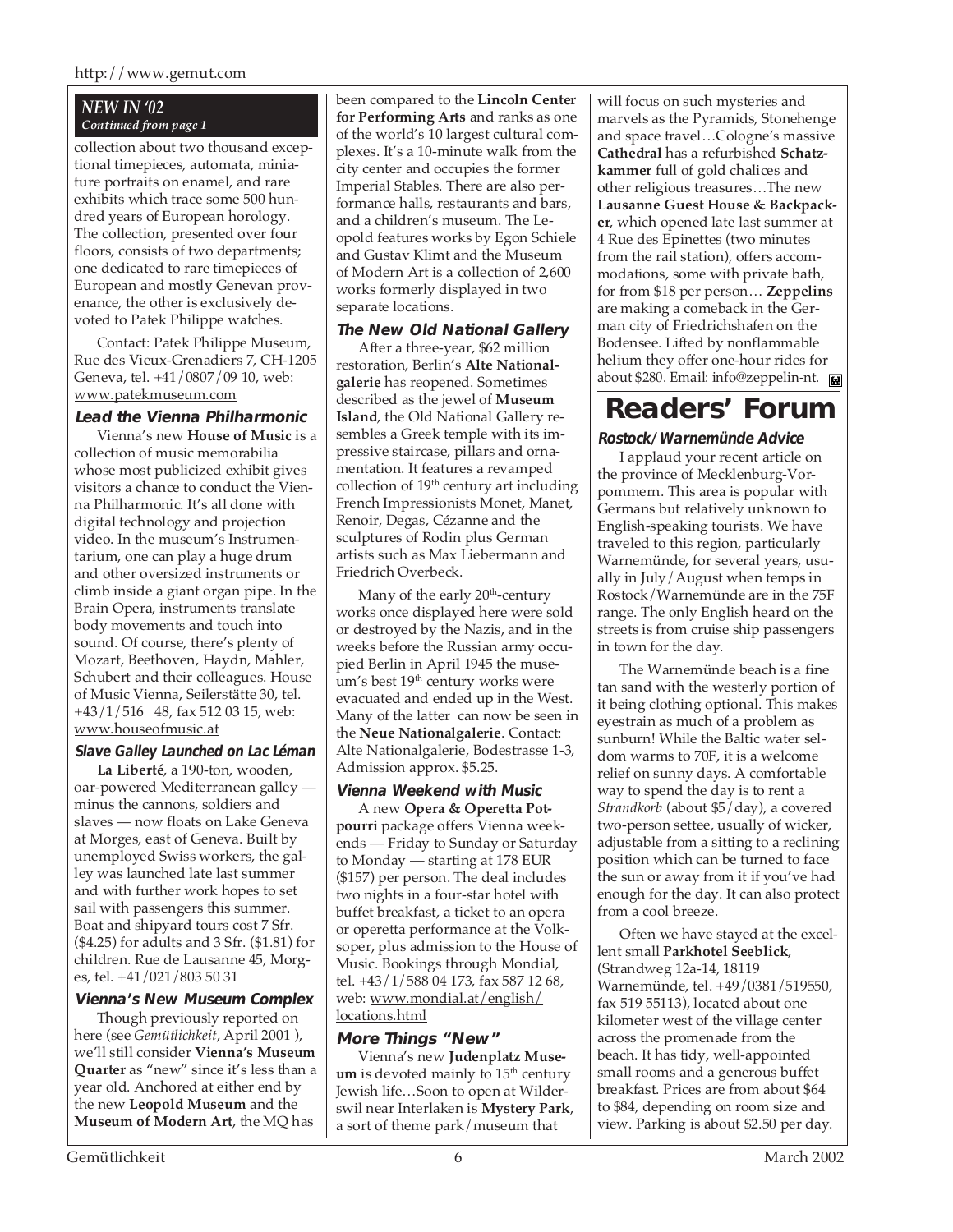There are many good, reasonable restaurants in Warnemünde. Three of our favorites are the **Stranstubchen** (east of Luisenstrasse and just south of the promenade and the Seestrasse), the **Sealord** (about a block south of the lighthouse east of Alexandrinstrasse) and **Zum Stromer** (Warnemünde's oldest bar located at Am Strom 32, about 2 blocks south of the bridge to the Bahnhof). Two very good beers in the area are the local Rostocker and a regional beer called Lubzer. The community is full of quaint old fisherman's quarters and buildings, and many flowers.

The annual **Hanse Sail** is held over four days, concluding the second weekend in August. This international sailing festival begins in Sweden, moves to Rostock, then to Gdansk and ends in Norway. Last August some 240 sailing ships were there from all over Europe. The sea was filled with sails as far as the eye could see. One of them was the Russian ship, *Cedov,* the world's largest sailing vessel. This four-masted giant was built in Germany in 1921 but claimed by the Russians as a war prize at the end of WWII.

Don't miss the magnificent white chalk cliffs on the Island of Rugen, about 80 miles to the east. Wismar, another fine little harbor town, is about 35 miles to the west. Rostock is always full of activity.

> NELSON HELM PLANO, TX

# **German Castle Hotel Report**

Dresden. Felt a bit misled by some magazine articles which suggested the central area — Zwinger has been largely rebuilt. Got very little sense of what it had been, or may be again. Even this far into reunification we found it dreary and still in a time-warp. Stayed at **Martha Hospiz** (Nieritzstrasse 11, tel. +49/ 0351/ 81760, fax 8176222, email: marthahospiz.dresden@vch.de) which was no great shakes, but reasonable value. We chose to eat in the hotel's "potato restaurant," which proved better than anticipated.

Berlin and the **Art Nouveau** (Hotel Art Nouveau, Leibnizstr. 59, tel. +49/030/327744-0, fax 327744-40, email: info@hotelartnouveau.de, web:

www.hotelartnouveau.de). The large, two-room suite was perfect for a four-night stay. Had two fine dinners at nearby **Tavolo Calda**; excellent, friendly service. Were given a free grappa following the second dinner. Despite windy, rainy weather the Ku'damm was a solid sea of people on a Saturday morning, and trying to get in/out of **Ka De We** was like bucking an exit after a Super Bowl game. My wife, who was with Marshall Field's, commented that Chicago/Minneapolis would die for traffic like we saw.

On to **Dornroschenschloss Sababurg** (Hofgeismar/Sababurg, tel. +49/05671/8080, fax 8082, email: sababurg@slh.com). Had one of the better tower rooms, separate from the main hotel. Decent room — standard bathroom — but no elevator and a lot of stairs. Outstanding restaurant; the best salmon I've ever eaten. Window tables provide stunning parkland/meadow/forest views — one of the best dining-table views we've had. Good breakfast buffet, including eggs to order and the best *Brotchen* of the trip. No English channels on TV but during WTC hotel staff provided daily CNN.com printouts in English. Great people. Lovely, remote setting. Approach Schloss via long, forested drive. At 390 DM (\$180) per night, a bit overpriced vis-à-vis the other three *Schlosshotels*, but still worth every DM. Must have car.

**Parkhotel Wasserburg Anholt**, (Klever Strasse, D-46419 Isselburg-Anholt, tel. +49/02874/4590, fax 4035) is almost on the German/Holland border, about 25 miles from Arnheim. Truly classic setting in park with formal gardens surrounded by large moat/lake. Relatively modern and tastefully decorated. Had two large rooms with Biedermeier style furnishings. Large bathroom with separate walk-in shower with "rain forest" showerhead, separate toilet/ bidet, large freestanding tub. Restaurant good, but not memorable. Above average buffet breakfast. Well worth the \$225 per night cost.

**Burghotel Schnellenbrg** (tel. +49/02722/69 40, fax 69 41 69) at Attendorn, 131 kilometers straight east of Düsseldorf. Beautiful forested, rolling countryside. Old and utterly charming *Schloss*, with the most "castle-like" feeling. Our Audi A4 rental car just squeezed through the stone gateway into a door-side parking area. Restaurant had old hunting lodge feeling; very good but not outstanding. Very good buffet breakfast. A steal at about \$170 per night, as overall accommodations equal to Wasserburg but with a more homey feeling. Off the beaten path. We hope to return.

**Hotel Auf Schönburg** (D-55430 Oberwesel /Rhine, tel. +49/06744/ 93930, fax 1613, email: huettl@hotelschoenburg.com) at Oberwesel. Overlooks Rhine from a high bluff. Long walk from the parking lot, baggage can be brought up via cart, but a tough climb for some. No elevator in *Schloss* and our steep stairs two floors up made me puff. We had one of the larger, "L" shaped doubles. Small balcony with table and chairs overlooking Rhine. One wall was half bookcase which opened to reveal a "secret passage" to the bathroom. The bathroom fell short. Single sink and tub/shower with hose and no curtain; all but impossible to avoid spraying the room. Good restaurant and typical buffet breakfast. At about \$170 per night not at all equal to Attendorn, but given the tourist route setting, not an unfair price. Many English-speaking guests but no CNN/BBC.

Last night at **Hotel Dreieich** (Frankfurter Str, D-63225, Langen, tel. +40/06103/9150, fax 52030), just off A661, about 22 kilometers from Frankfurt Airport. Doubles about \$88 for a short night's sleep. More expensive airport hotels aren't good value — we'd rather spend for something special, i.e., the *Schlosshotels*. Fairly modern but no elevator, so we requested in advance a main floor room because of heavy luggage which is repacked on last night. For the second straight year were given a quiet street level two-room apartment, ideal for spreading things out for the final pack. A good buffet breakfast begins at 6am, a good time for those catching mid-morning flights.

BILL BOHNHOFF SANTA FE, NM